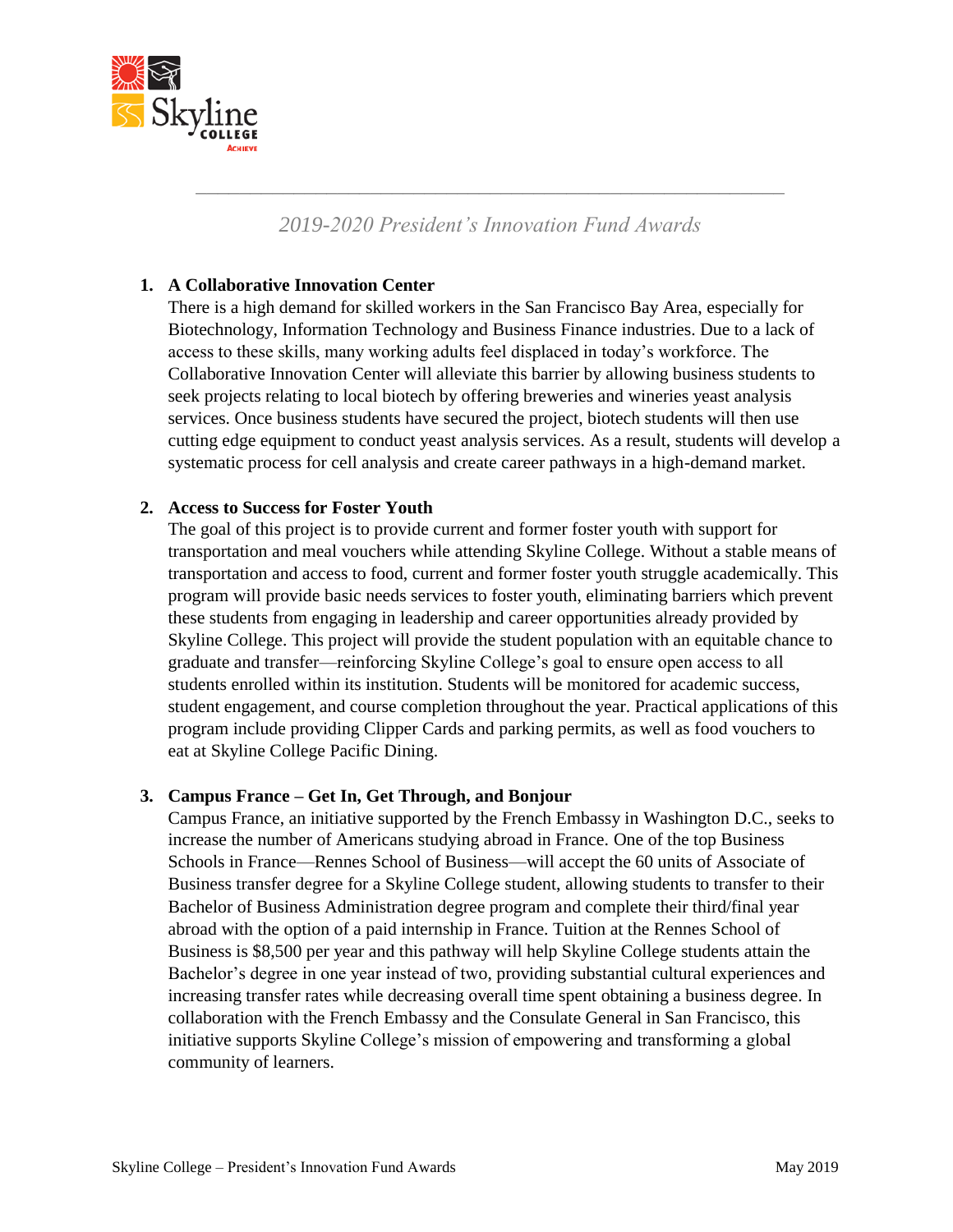

### **4. Chemistry Jam**

The lack of fundamental understanding of chemistry has created a persistent struggle for our students in their first semester of chemistry, resulting in an inability to move on and excel in their next course. To address this challenge, we will develop a chemistry workshop that will introduce students to critical topics such as unit conversion and stoichiometry *before* the fall and spring semesters. Chemistry Jam involves hands-on experience and inquiry-based learning, encouraging each participant in the learning process. Furthermore, the program educates each participant with applicable understanding in order to remember more course content and thereby excel in their first chemistry course at Skyline College. The overall goal is to increase student retention rates, decrease the number of students that repeat chemistry courses, and increase STEM major interest. Students who participated and completed Chemistry Jam in the spring reported feeling more confident and less fearful of entering chemistry courses. Chemistry Jam is a free, one-week program providing intensive, fun and stimulating course work that helps remedy many of the challenges our chemistry students face.

## **5. Discover Days**

The Discover Days initiative allows local high school students who are African American, Latinx, and Filipino the opportunity to sit in on college classes in order to gain exposure to postsecondary education and discover what Skyline College is all about. In collaboration with the cultural learning communities, Discover Days will also provide cultural enrichment and ease the transition of students to Skyline College's academic environment. By providing students with intentional opportunities to experience college prior to enrollment, students will begin to build collegiate relationships and increase their navigational capital, ultimately increasing student success rates.

### **6. Discover Little Manila**

Having a strong sense of one's ethnic identity is a protective factor for children; positive ethnic identity includes seeing your ethnicity as a central aspect of who you are and valuing that aspect of yourself. This program seeks to enforce those values by taking Kapatiran and Kababayan Learning Community students to visit the Little Manila Foundation to learn more about the Filipino/a-American experience in Stockton, California. Specific curriculum will be developed for students to learn about Stockton and its significance in Filipino/a-American history in the United States. Skyline College serves one of the largest Filipino/a-American populations in the bay area, necessitating a more comprehensive ethnic studies program promoting student engagement and positive attitudes toward learning. Funding will also support Kapatiran and Kababayan students building relationships and community, planting seeds for possible high school and college mentorship.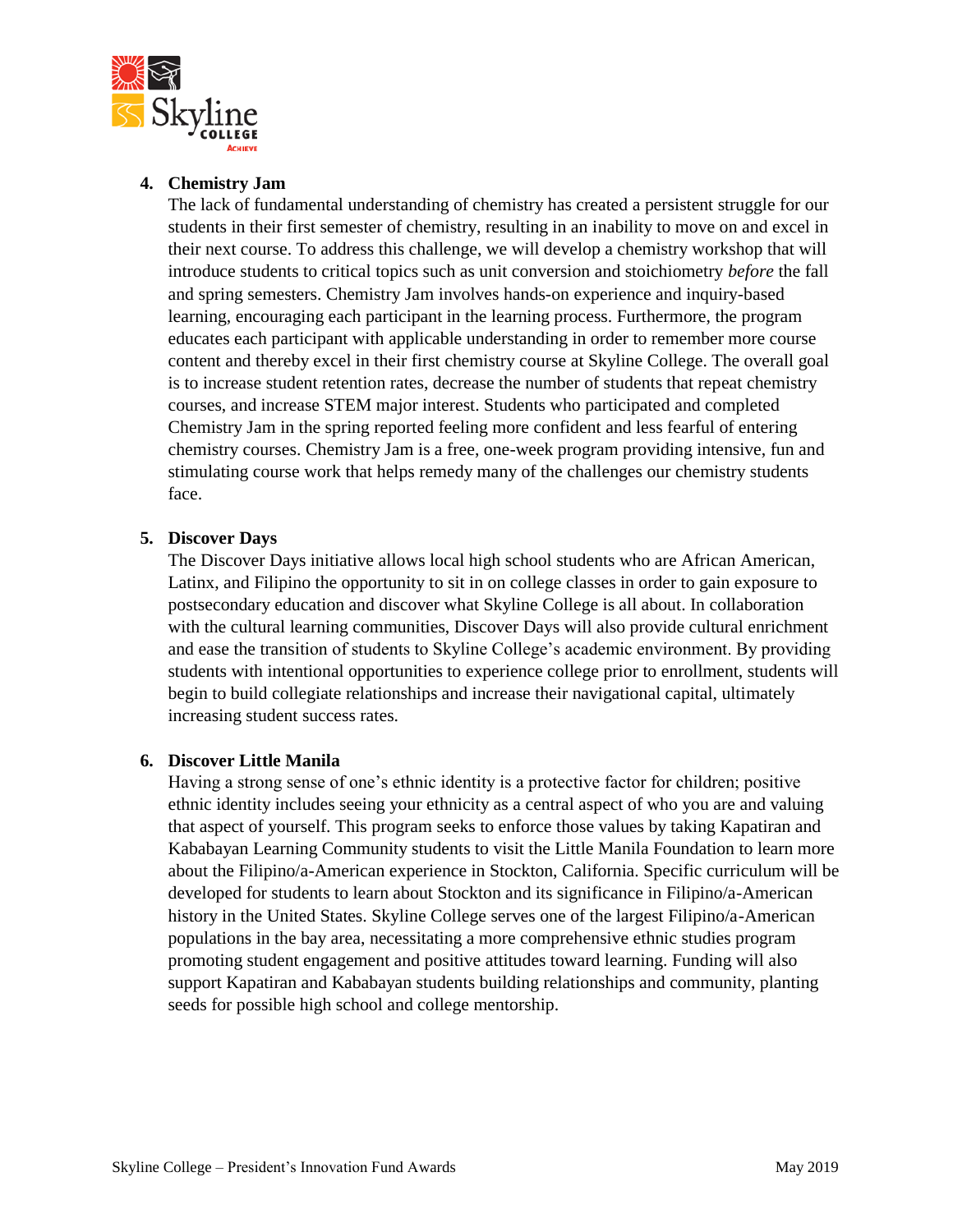

## **7. Energize Colleges**

Energize Colleges allows students to gain paid, real-world experience while contributing to meaningful campus and community projects tied to sustainability savings. Students will develop knowledge, skills and experience to effectively evaluate energy career options and transition them into a green workforce. The Energize Colleges team will recruit and support students in finding and completing an internship directly related to sustainability career pathways while building relationships with community partners and local high schools. The program benefits the colleges, students and community in several ways. First, internships introduce students to the growing Green Workforce and help build skills that will serve students in any career. Secondly, it provides Skyline College with implementation strategies for sustainability. Lastly, through these internships, the campus becomes better connected to the community at large.

## **8. Global and Domestic Academic Internship Program (GDAIP)**

The Global and Domestic Academic Internship Program provides academic internship placements to students in eight cities around the world: Cape Town, Dublin, Hong Kong, New York, Prague, San Francisco, Singapore and Santiago. In the 2017-18 academic year, 27 students enrolled in the program and began their internships in summer 2018. This program builds on the first year of the program to significantly increase the number of domestic and international students who participate in the program. With the launch of the GDAIP, the San Mateo County Community College District will be one of the few community college districts in the nation to offer structured academic internships globally and domestically at a low cost.

# **9. Guiding Your Path to Success (GPS)**

The Guiding Your Path to Success Program will support the success of incoming students with disabilities in the first year at Skyline College. The experience of students with disabilities in the K-12 system is dramatically different from what students will experience in higher education and students often struggle with the transition. For example, 89% of students with learning disabilities receive support in K-12, but only 15% continue to receive support in college.<sup>1</sup> The GPS Program is a transition program designed to proactively support students with disabilities throughout their first year at Skyline College. GPS also gives students with disabilities the tools and knowledge necessary to successfully navigate the complex challenges students face during the transition to community college. Practical applications of this program include a Guiding Your Path to Success Day, an awareness event during the students' final semester of high school to introduce students to the differences between high school and college disability services, making connections with Disability Resource Center (DRC) staff, and learning about assistive technology available to them. Additional features include family oriented workshops and a first-semester GPS Guide to help students navigate the transition to collegiate courses.

 $\overline{\phantom{a}}$ <sup>1</sup> According to a National Longitudinal Transition Study (NLTS) from the U.S. Department of Education.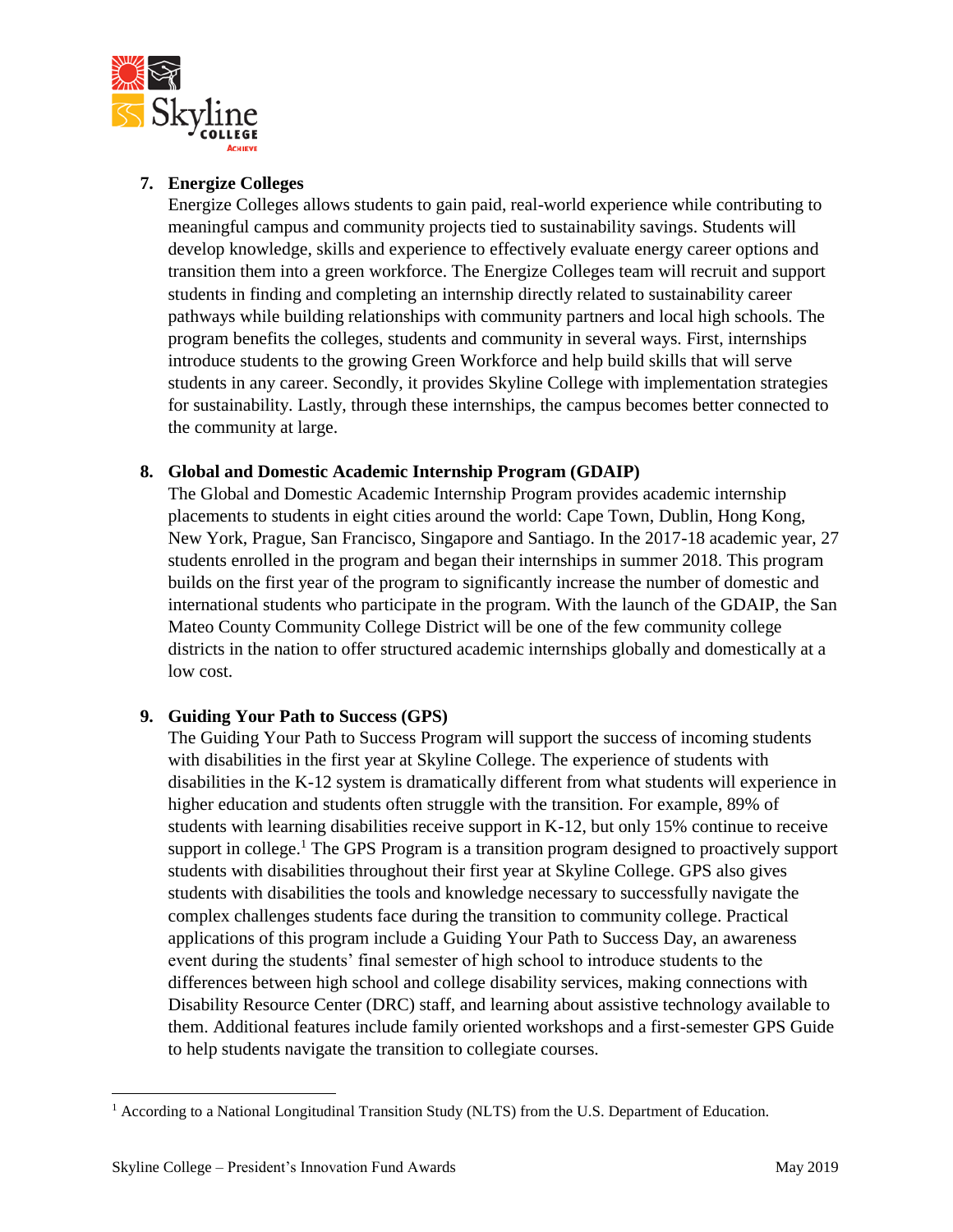

### **10. The Human Library**

The Human Library is an event that promotes community engagement and combats prejudice by creating dialogue opportunities between people with unique life experiences. Participants can "check out" human books whom have agreed to sit down with "readers" and have a personal conversation. Volunteer human books have included those that have experienced discrimination based on race, religion, sexual preference, class, gender identity, sex, age, lifestyle choices, disabilities, and other aspects of their life. This year Skyline College plans to host Human Library events throughout the year. Readers at the event would be Skyline College students, staff, faculty or community members whom are ready to build appreciation and understanding though sharing of diverse experiences. Open and civil dialogue promotes many Skyline College student learning outcomes, such as critical thinking, effective communication and citizenship. Both students and the community will be offered the unique opportunity to engage in discussions that challenge stereotypes and focus on diversity and equity.

## **11. La Raza Youth Conference**

The La Raza Youth Conference is a one-day event in which Skyline College invites local Latinx high school students to campus to experience higher education while exploring and celebrating culture and identity. For many local students, this event is their first interaction with any postsecondary institution and allows students to begin thinking of themselves as college students. For graduating seniors, participating in the event reaffirms their interest in Skyline College, their major, or their career goals. Additionally, the program allows students to interact with college staff and faculty, building trust that the student can utilize once fully admitted to the college. Finally, this event provides a volunteer opportunity for Skyline College Puente<sup>2</sup> students as a way to give back to the greater community and recruit the next Puente cohort.

### **12. Library Outreach Programs**

Library Outreach Programs will implement student-centered programming that will expose students to diverse perspectives, deepen their understanding of social justice issues, and allow them to build community and feel connected to Skyline College's mission and values. These events will be centered on such themes as culture, gender, racial justice, symbolic violence, restorative justice, sustainability, and right to knowledge. Such programs will challenge students to think beyond accepted paradigms and engage in powerful, intellectually stimulating discourse. Skyline Library's programming efforts will contribute to Skyline College's efforts to impact student success and support key components of the college redesign and the Skyline Promise, such as transformative teaching and learning, peer coaching, and critical pedagogy.

 $\overline{\phantom{a}}$ 

<sup>&</sup>lt;sup>2</sup> The Puente Program is a two-semester program which seeks to increase the number of students who transfer from two-year colleges to four-year colleges. The goal of the Puente Program is to increase the number of educationally under-served students who enroll in four-year colleges and universities.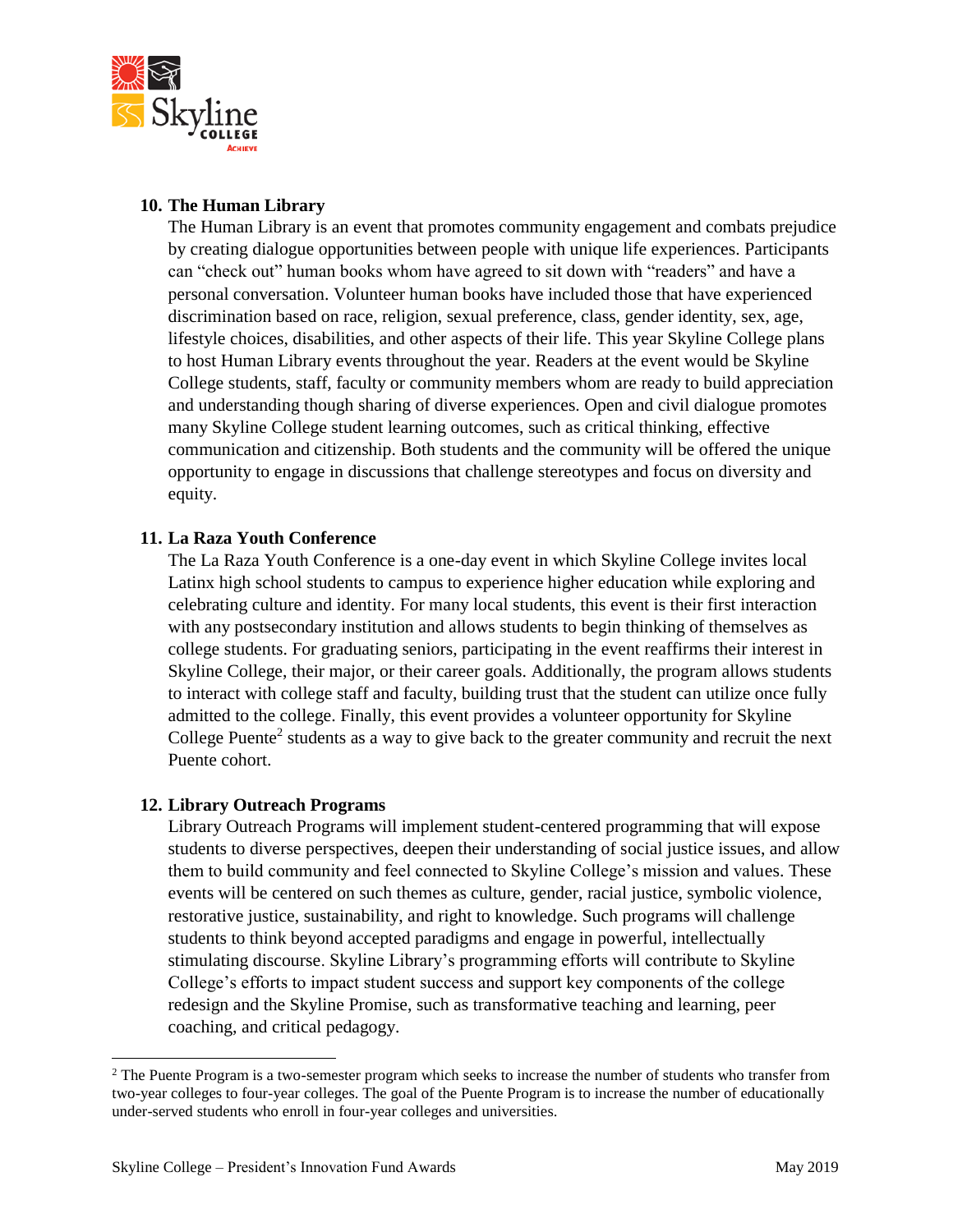

### **13. Negril, Jamaica: A Service and Cross-Cultural Learning Experience**

Students in the cosmetology, esthetics, and hospitality programs at Skyline College will spend two weeks in Negril, Jamaica, learning advanced industry skills and building relationships with local professionals. All participants in the program will learn valuable new techniques in hairstyling, skin care and marketing, finishing the course with certificates to support new or established businesses. During the program, classmates will work together to build relationships, develop ideas and generate a capstone presentation in one of three areas of specialization: Cosmetology Business Innovation, Social Media and Personal Branding, or Cross-Cultural Communication. Service learning opportunities are rare for community college students, making this trip an educational innovation for students pursuing a certificate or associate's degree.

#### **14. Pre-Departure Online Orientation**

The Pre-Departure Online Orientation will provide new international students with an overview of the U.S. higher education system, immigration requirements, campus support services, classroom expectations, academic honesty, and the transfer process. This specialized program will use animated videos and sophisticated online software help students contextualize what they are about to learn and experience at Skyline College. These videos have the ability to make complicated information easier to process and appeal to students through multiple learning modalities – utilizing visual, kinesthetic, and auditory elements. The purpose of the Pre-Departure Online Orientation is to make the first semester transition to Skyline College less challenging for new international students by providing crucial information prior to their arrival.

#### **15. Science Expedition Fund**

The purpose of the Science Expedition Fund is to create an expedition culture at Skyline College, allowing students to learn outside of the classroom while building valuable skills. The Expedition Fund will allow STEM faculty to organize trips with students to perform a scientific experiment or an observation. While these types of trips have occurred in the past through science clubs, the allowed budget was tight, requiring outside fundraising and only allowing for one expedition per semester. Setting aside a modest fund for these students will increase the value of their STEM courses significantly, as students learn in a realistic scientific environment and build a sense of community with one another. With the approval of this project, the Skyline College Scientific Expedition group will be able to plan and facilitate four expeditions such as taking Skyline College telescopes to the Sierras, using remote sensors to take scientific measurements while kayaking at Elkhorn Slough, and site visits at technical museums or research facilities.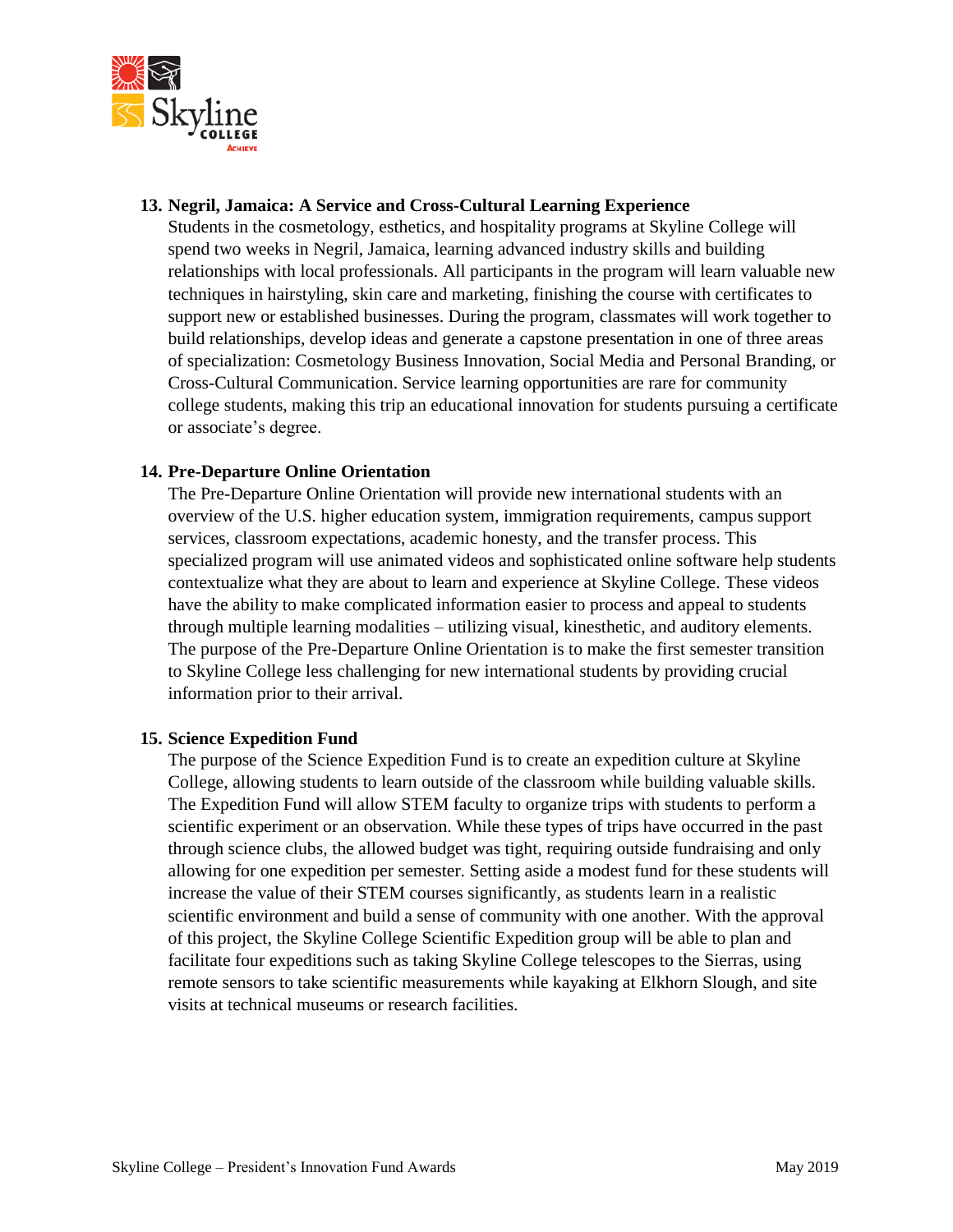

### **16. SparkPoint Cash**

In 2016, SparkPoint<sup>3</sup> at Cañada College launched Cañada Cash, a program that provided a monetary incentive to students for meeting with a financial coach, completing specific financial behaviors and achieving their financial goals. SparkPoint at Skyline College plans to replicate this successful model and tailor it to meet the needs of our student population. This program not only encourages students to see their finances as a priority, but provides them a tangible incentive to make positive decisions and take responsibility for their finances. Students will meet with a financial coach and create a behavior pathway that aligns with the student's financial goals. Students will complete four behavior steps and receive \$25 for each completed step. These financial behaviors allow students the opportunity to improve finances in one of four key areas: income, savings, credit or debt. This improvement can be a determining factor in student persistence and leads to long-lasting financial stability and selfsufficiency.

### **17. STEM Center Forums**

A recent study shows that 69% of STEM students pursuing an Associate's degree changed majors or left college without completing a degree or certificate.<sup>4</sup> STEM Center Forums seek to improve this statistic by launching a monthly series of lunch forums designed to provide a structured event for faculty mentors, peer mentors, and mentees to connect with one another and engage in activities and discussions that aim to foster community, strengthen persistence, and develop leadership and critical consciousness. Forums will be faculty and student led with topics such as equity in STEM and/or gender issues in STEM and service-based STEM initiatives aimed at sparking civic engagement. The forums will provide an entry point for students interested in Science, Technology and Health meta-majors and provide a space for mentors and mentees to connect and engage in critical discussions around academic and personal development.

### **18. The Student Success Program**

The goal of the Student Success Program is to provide support for students whose academic standing is probation 1, probation 2 and dismissal status and support students in getting back to good standing to graduate. When students are placed on probation 1 or 2, they will attend a probation information workshop, as currently the only way a student can get information regarding probation 1 or 2 is through a counselor and/or the Skyline College website. The goal of the workshop is to provide students a sense of belonging, become critically conscious of their barriers, gain an understanding of probation dismissal policy, learn student success strategies, and engage campus resources. When a student is placed on dismissal status, they will attend The Student Success Conference (SSC). The SSC will include a student success transfer panel, career panel, motivational workshop, work/school balance workshop, mental health workshop, campus resource fair, keynote speaker, and breakfast and lunch. The

 $\overline{\phantom{a}}$ 

<sup>3</sup> SparkPoint is part of a regional United Way of the Bay Area network of financial education centers designed to serve individuals and families who are working to achieve financial self-sufficiency.

<sup>4</sup> Chen, 2013